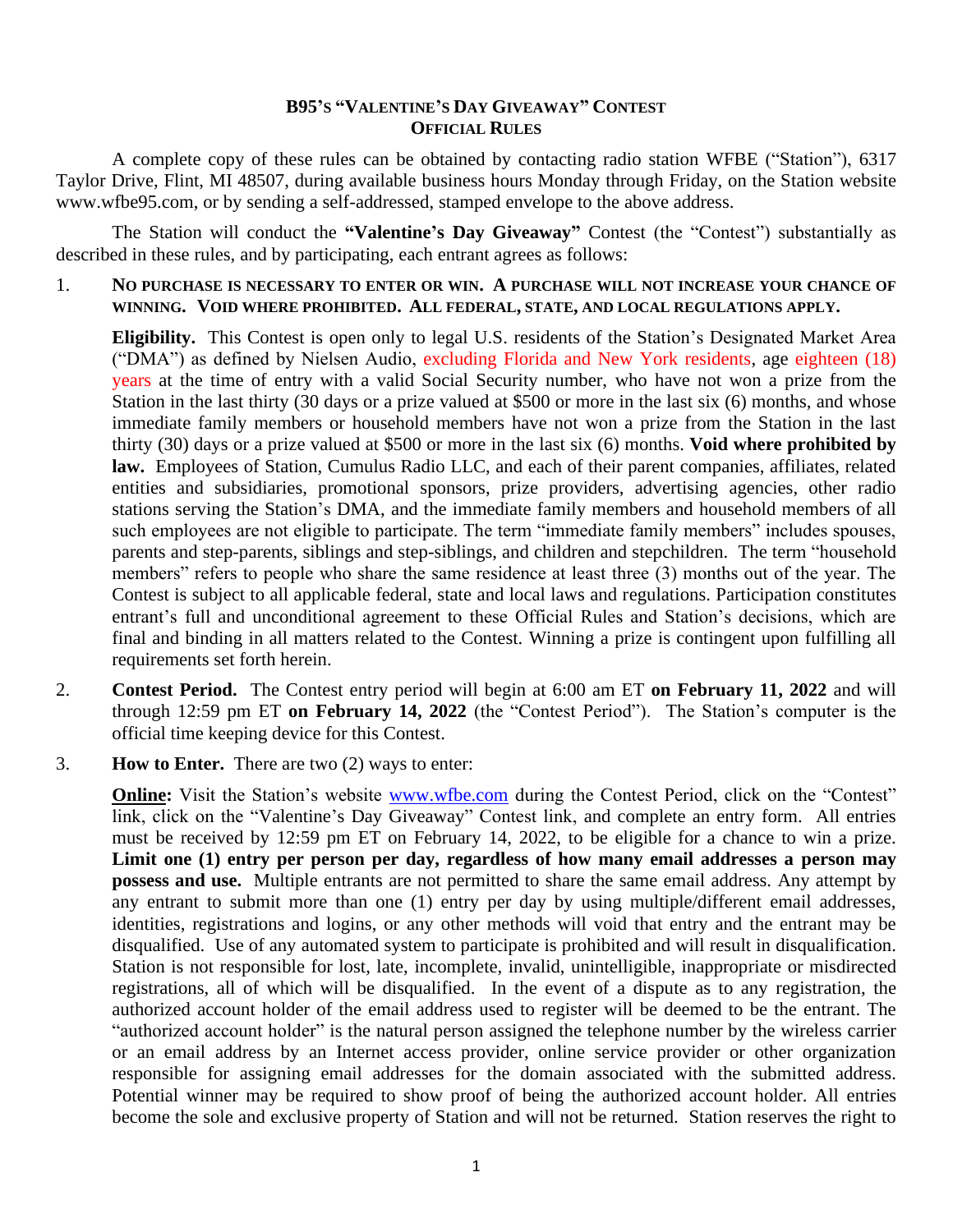contact entrants and all other individuals whose email address is submitted as part of this promotion. No mail-in entries will be accepted.

## **OR**

**Text:** Send a text message with the keyword "cupid" spelled correctly to 88474 during the Contest Period. All entries must be received by 12:59 PM on January 14, 2022 to be eligible for a chance to win a prize. **Message and data rates may apply. Station has no responsibility for any fees or charges associated with any text messages entrant sends or receives in connection with the Contest. Entrant agrees to receive messages from Station from time to time relating to the Contest, the Station, and any Contest sponsor or prize provider.** 

Texting will not increase an entrant's chances of winning. Limit one (1) entry per person per day, regardless of the method of entry chosen by a listener. Each day of the Contest, listeners may either (i) text in an entry into using a mobile device or (ii) enter online, but not both methods.

- 4. **Winner Selection.** On or about 1:00 pm ET on February 15, 2022, Station will select one (1) potential winners in a random drawing from among all valid entries received by Station during the Contest Period. Each winning entrant will be contacted using the email address and/or telephone number provided with the entry and may be awarded the prize (subject to verification of eligibility and compliance with the terms of these rules). Station's decisions as to the administration and operation of the Contest and the selection of the potential winner are final and binding in all matters related to the Contest. Failure to respond to the initial verification contact within three (3) days of notification or failure to claim the prize within three (3) days of verification as a winner will result in disqualification and forfeiture of the prize.
- 5. **Verification of Potential Winner.** THE ELIGIBILITY OF ALL POTENTIAL CONTEST WINNERS IS SUBJECT TO VERIFICATION BY STATION WHOSE DECISIONS ARE FINAL AND BINDING IN ALL MATTERS RELATED TO THE CONTEST. The potential winner must continue to comply with all terms and conditions of these Official Rules, and winning is contingent upon fulfilling all requirements. The potential winner may be notified by email and/or telephone call after the date of random drawing and/or winner determination. The potential winner will be required to sign and return to Station, within three (3) days of the date notice is sent, an affidavit of eligibility and a liability/publicity release (except where prohibited) to claim the prize, if applicable. A winner who returns the affidavit of eligibility and liability/publicity release will be deemed to have accepted the contest prize and thereafter will not be permitted to rescind their acceptance of the prize and/or return the prize. If a potential winner cannot be contacted, fails to sign and return the affidavit of eligibility and/or the liability/publicity release within the required time period (if applicable), or if the prize or prize notification is returned as undeliverable, potential winner forfeits prize. In the event that the potential winner of a prize is disqualified for any reason, Station may award the applicable prize to an alternate winner by random drawing from among all remaining eligible entries. Unclaimed prizes may not be awarded.
- 6. **Prizes.** One (1) prize will be awarded in this Contest. Winner will receive:
	- (a) One (1) Night stay voucher for two at the Townsend Hotel, 100 Townsend Street, Birmingham, MI 48009.

\*Some restrictions due apply. Overnight stay must be reserved in advance according to directions provided by the Townsend Hotel. Winner is responsible for all taxes and incidental expenses incurred with overnight stay

The approximate retail value ("ARV") of each prize is THREE HUNDRED FORTY DOLLARS (**\$340).** 

(b) One (1) Chocolate Gift Basket.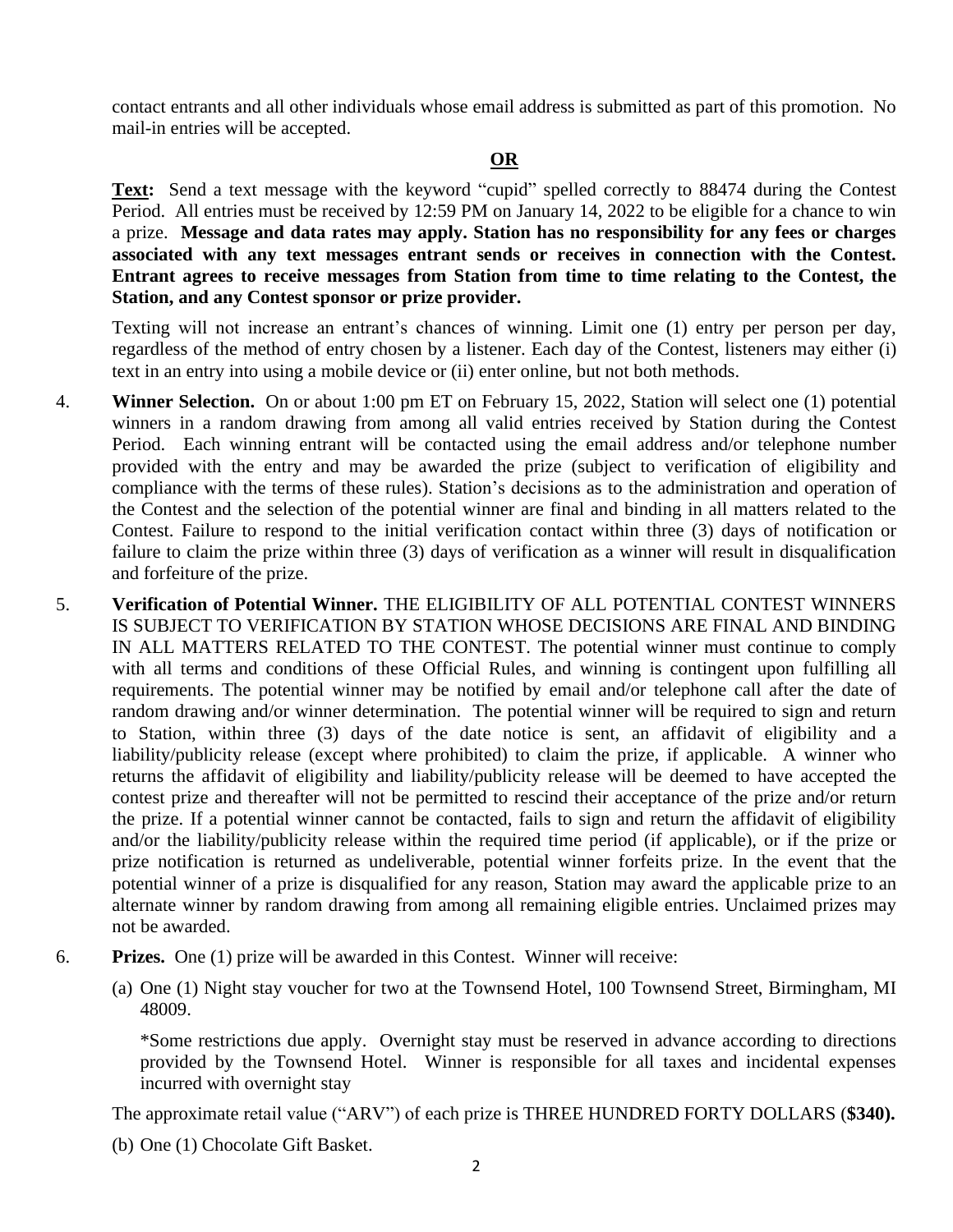The approximate retail value ("ARV") of each prize is FORTY NINE DOLLARS (**\$49).** 

(c) Two (2) tickets for Zac Brown Band on July 29, 2022 at 7:00 pm at Pine Knob Music Theatre, Village of Clarkson, MI 48348.

The approximate retail value ("ARV") of each prize is FIFTY NINE DOLLARS (**\$59).** 

## **TOTAL ARV OF ALL CONTEST PRIZES IS: Four Hundred Forty Eight Dollars (\$448).**

## **For entry to the prize event, each event attendee may be required to show valid proof of vaccination against the COVID-19 virus and/or valid proof of a negative test for the COVID-19 virus within 72 hours (or such other time as the event organizers require) prior to the event.**

Winner is responsible for all taxes associated with prize receipt and/or use. Odds of winning a prize depend on a number of factors including the number of eligible entries received during the Contest Period and listeners participating at any given time.

There is no substitution, transfer, or cash equivalent for prizes, except that the Station may, in its sole discretion and to the extent permitted by law, substitute prizes of comparable value or cash. The prizes are expressly limited to the item(s) listed above and do not include taxes, gratuities or any other expenses. Any tickets and/or gift certificates/cards awarded as part of a prize will be subject to the terms and conditions set forth by the issuer and are valid only on the date(s) printed on the tickets or gift certificates/cards. Other restrictions may apply.

If any prize or a portion of any prize is postponed, cancelled, or otherwise unavailable due to disease, epidemic, pandemic, quarantine, any acts of government and/or any reason that is beyond the control of Station or any Sponsor, then no substitution shall be provided. Station and any Sponsors make no representation or warranty about the safety of any prize. By accepting and using a prize, each winner acknowledges and assumes all risks of accepting and using the prize, and any other the risks associated with the prize.

- 7. **Entry Conditions and Release.** By entering, each entrant agrees to: (a) comply with and be bound by these Official Rules and the decisions of the Station, which are binding and final in all matters relating to this Contest; (b) release and hold harmless Station, Cumulus Media New Holdings Inc., and each of their subsidiaries, related and affiliated companies, participating sponsors, the prize suppliers and any other organizations responsible for sponsoring, fulfilling, administering, advertising or promoting the Contest, and each of their respective past and present officers, directors, employees, agents and representatives (collectively, the "Released Parties") from and against any and all claims, expenses, and liability, including but not limited to negligence and damages of any kind to persons and property, including but not limited to invasion of privacy (under appropriation, intrusion, public disclosure of private facts, false light in the public eye or other legal theory), defamation, slander, libel, violation of right of publicity, infringement of trademark, copyright or other intellectual property rights, property damage, or death or personal injury arising out of or relating to a entrant's entry, creation of an entry or submission of an entry, participation in the Contest, acceptance or use or misuse of prize (including any travel or activity related thereto) and/or the broadcast, exploitation or use of entry; and (c) indemnify, defend and hold harmless the Released Parties from and against any and all claims, expenses, and liabilities (including reasonable attorneys' fees) arising out of or relating to an entrant's participation in the Contest and/or entrant's acceptance, use, non-use or misuse of the prize.
- 8. **Publicity.** Participation in the Contest constitutes entrant's consent to use by the Station and its agent of entrant's name, likeness, photograph, voice, opinions, entry, and/or biographical information (including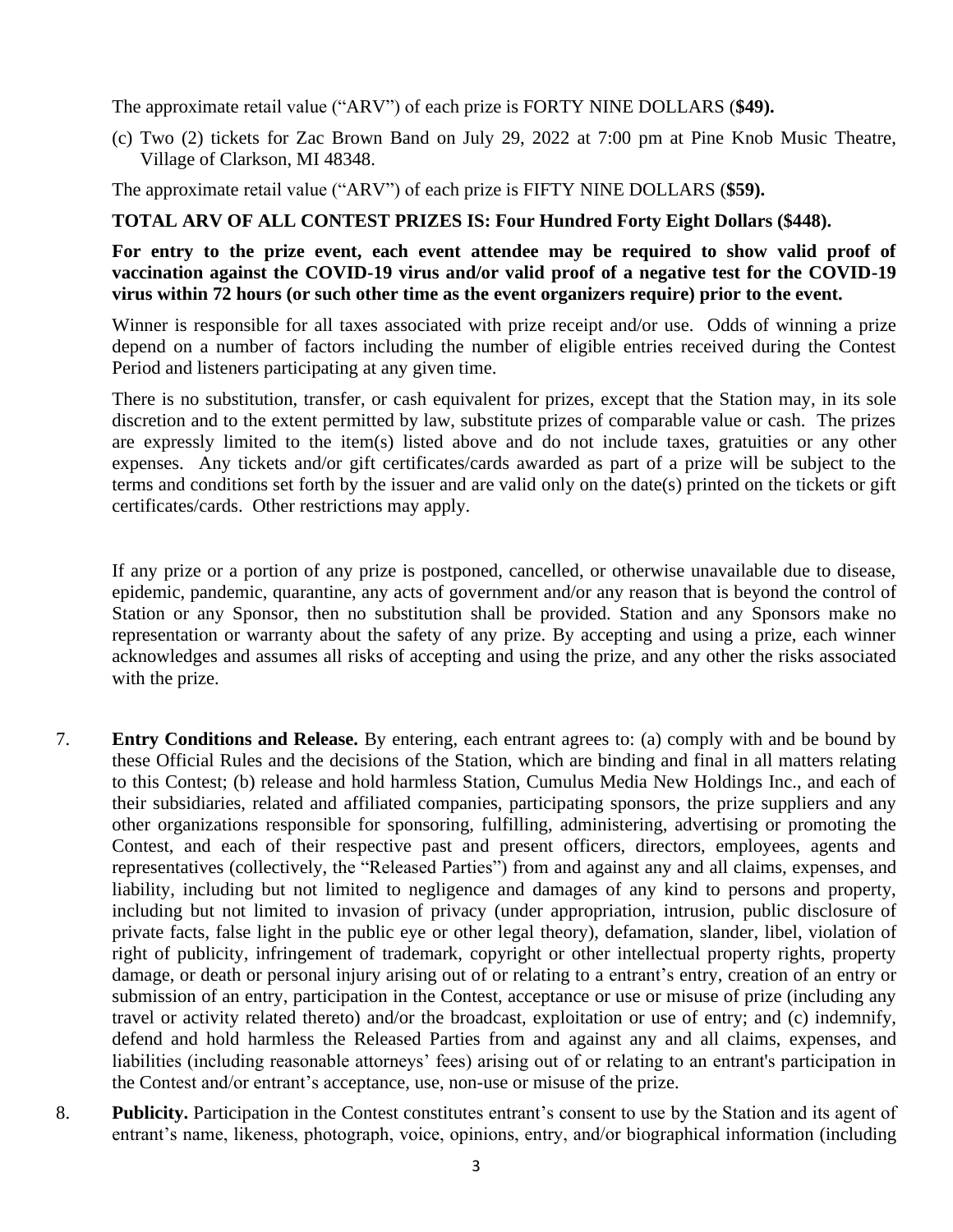hometown and state) for promotional purposes in any media, worldwide, without further payment or consideration, unless otherwise prohibited by law.

- 9. **Taxes.** All State, Local, Federal and/or other taxes, duties, tariffs, title fees, licensing fees, or other fees for prizes awarded become the sole responsibility of the winner. All those who win a prize or prizes valued \$600 or more in any given year will be issued an IRS Form 1099 to report their winnings.
- 10. **General Conditions.** Station reserves the right to cancel, suspend and/or modify the Contest, or any part of it, if any fraud, technical failures or any other factor beyond Station's reasonable control impairs the integrity or proper functioning of the Contest, as determined by Station in its sole discretion. Station reserves the right in its sole discretion to disqualify any individual it finds to be tampering with the entry process or the operation of the Contest or to be acting in violation of these Official Rules or acting in an unsportsmanlike or disruptive manner. Any attempt by any person to deliberately undermine the legitimate operation of the Contest may be a violation of criminal and civil law, and, should such an attempt be made, Station reserves the right to seek damages from any such person to the fullest extent permitted by law. Station's failure to enforce any term of these Official Rules shall not constitute a waiver of that provision.
- 11. **Limitations of Liability.** The Released Parties are not responsible for: (a) any incorrect or inaccurate information, whether caused by Station, entrants, printing errors or by any of the equipment or programming associated with or utilized in the Contest; (b) technical failures of any kind, including but not limited to malfunctions, interruptions, or disconnections in phone lines or network hardware or software; (c) unauthorized human intervention in any part of the entry process or the Contest; (d) technical or human error that may occur in the administration of the Contest or the processing of entries; or (e) any injury or damage to persons or property that may be caused, directly or indirectly, in whole or in part, from entrant's participation in the Contest or receipt or use, non-use or misuse of any prize. No more than the stated number of prizes will be awarded. In event that a production, technical, programming or other error causes more than stated number of prizes as set forth in these Official Rules to be claimed, Station reserves the right to award only the stated number of prizes by a random drawing among all legitimate, unawarded, eligible prize claims.
- 12. **Disputes.** Entrant agrees that: (a) any and all disputes, claims and causes of action arising out of or connected with this Contest, or any prizes awarded, shall be resolved individually, without resort to any form of class action; (b) any and all disputes, claims and causes of action arising out of or connected with this Contest, or any prizes awarded, shall be resolved exclusively by the United States District Court or the appropriate state court located in the Station's listening area; (c) any and all claims, judgments and awards shall be limited to actual out-of-pocket costs incurred, including costs associated with entering this Contest, but in no event attorneys' fees; and (d) under no circumstances will entrant be permitted to obtain awards for, and entrant hereby waives all rights to claim punitive, incidental and consequential damages and any other damages, other than for actual out-of-pocket expenses, and any and all rights to have damages multiplied or otherwise increased. SOME JURISDICTIONS DO NOT ALLOW THE LIMITATIONS OR EXCLUSION OF LIABILITY FOR INCIDENTAL OR CONSEQUENTIAL DAMAGES, SO THE ABOVE MAY NOT APPLY TO YOU. All issues and questions concerning the construction, validity, interpretation and enforceability of these Official Rules, or the rights and obligations of entrant and Station in connection with the Contest, shall be governed by, and construed in accordance with, the laws of the state in which the Station is located, without giving effect to any choice of law or conflict of law rules (whether of the state in which the Station is located or any other jurisdiction), which would cause the application of the laws of any jurisdiction other than the state in which the Station is located.
- 13. **Entrant's Personal Information.** Information collected from entrants is subject to Station's Privacy Policy, which is available on the Station's website under the "Privacy Policy" link. All entry blanks,